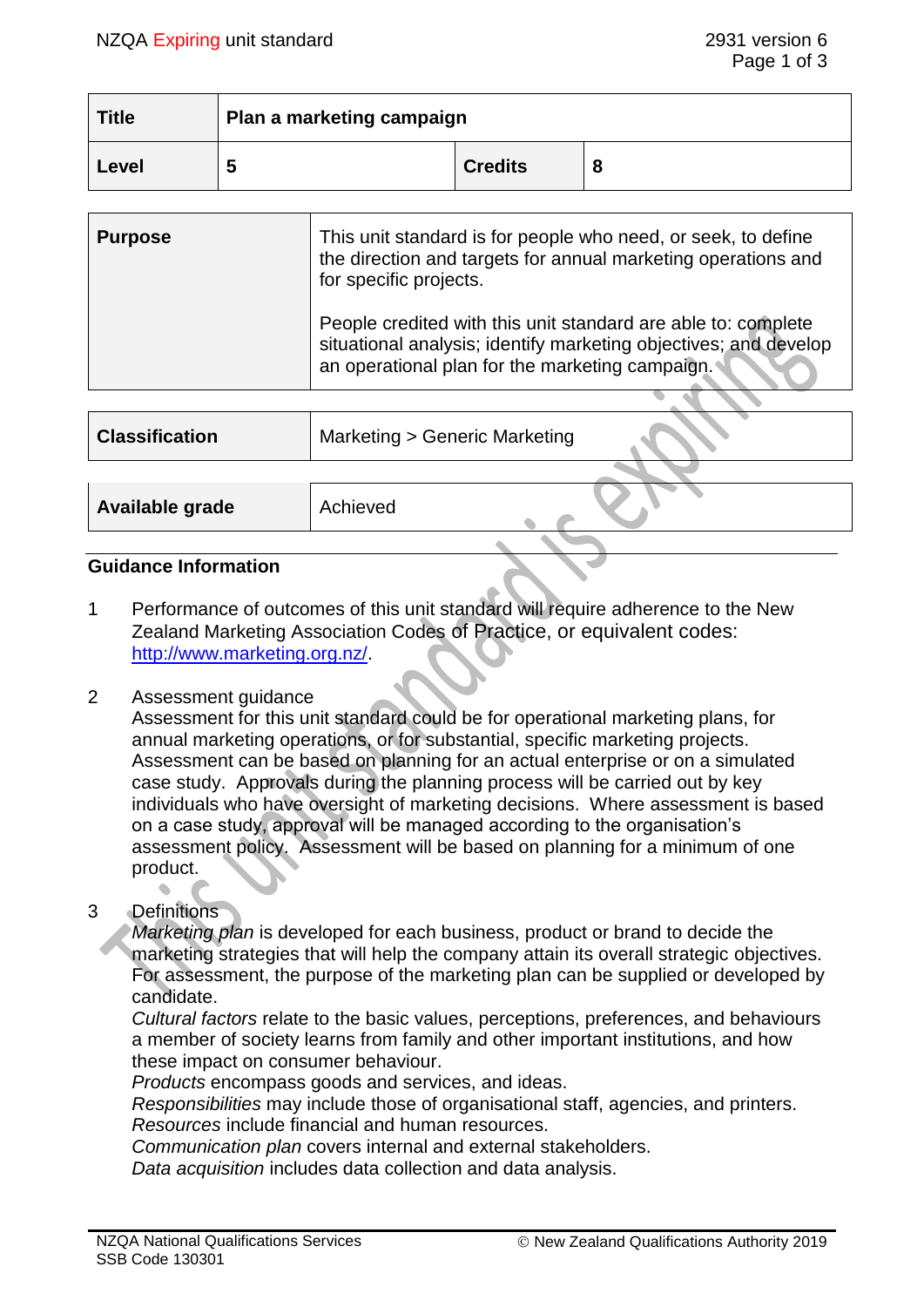- 4 References Kotler, P. & Armstrong, G. *Principles of Marketing*. Prentice Hall: Various international editions. Lamb, C.W., Hair, J.F., McDaniel, C., Summers, J., & Gardiner M. (2009) *MKTG*, (1st Asia Pacific Ed.). Cengage Learning: Australia.
- 5 Legislation relevant to this unit standard includes but is not limited to: Privacy Act 1993 Major Events Management Act 2007 Consumer Guarantees Act 1993 Fair Trading Act 1986 Commerce Act 1986, Part II.
- 6 Recommended skills and knowledge: Unit 2926, *Demonstrate knowledge of the principles of marketing*, and Unit 2935, *Determine the marketing mix*, or demonstrate equivalent knowledge and skills

# **Outcomes and performance criteria**

## **Outcome 1**

Complete situational analysis.

## **Performance criteria**

- 1.1 Analyses and assessments are completed consistent with the purpose of the marketing plan.
	- Range market analysis, environmental analysis, competitive analysis, market measurements, profitability and productivity analysis, strengths-weaknesses-opportunities-threats (SWOT) analysis; market measurements may include but are not limited to –
		- customer perception, market share.
- 1.2 Cultural and ethical factors are identified for their impact on marketing plans, projects and operations.

# **Outcome 2**

Identify marketing objectives.

### **Performance criteria**

- 2.1 Marketing objectives are developed that are specific, measurable, achievable, realistic, time-bound (SMART).
	- Range product to be marketed, target market, measures of the success for the campaign.
- 2.2 Objectives are approved according to organisational procedures and business objectives.